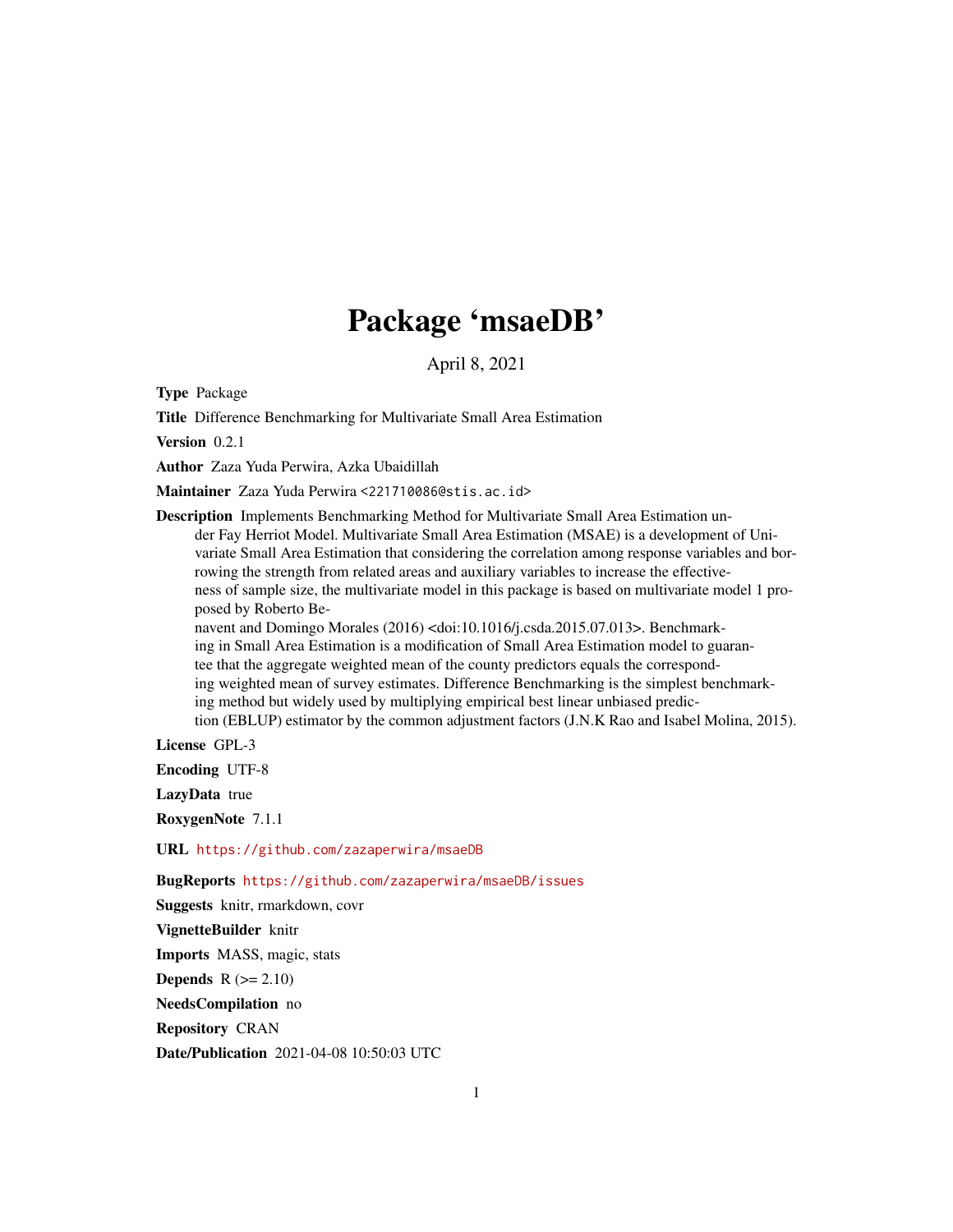### <span id="page-1-0"></span>R topics documented:

datamsaeDB *Sample Data for Multivariate Small Area Estimation with Difference Benchmarking*

#### Description

Dataset to simulate difference benchmarking of Multivariate Fay Herriot model

This data is generated base on multivariate Fay Herriot model by these following steps:

1. Generate explanatory variables X1 and X2. Take  $\mu_{X1} = \mu_{X1} = 10$ ,  $\sigma_{X11} = 1$ ,  $\sigma_{X2} = 2$ , and  $\rho_x =$ 1/2.

Sampling error e is generated with the following  $\sigma_{e11} = 0.15$ ,  $\sigma_{e22} = 0.25$ ,  $\sigma_{e33} = 0.35$ , and  $\rho_e = 1/2$ .

For random effect u, we set  $\sigma_{u11} = 0.2$ ,  $\sigma_{u22} = 0.6$ , and  $\sigma_{u33} = 1.8$ .

For the weight we generate w1 w2 w3 by set the w1 ~  $U(25,30)$ , w2 ~  $U(25,30)$ , w3 ~  $U(25,30)$ Calculate direct estimation Y1 Y2 Y3 where  $Y_i = X * \beta + u_i + e_i$ 

2. Then combine the direct estimations Y1 Y2 Y3, explanatory variables X1 X2, weights w1 w2 w3, and sampling varians covarians v1 v12 v13 v2 v23 v3 in a dataframe then named as datamsaeDB

#### Usage

datamsaeDB

#### Format

A data frame with 30 rows and 14 variables:

- Y1 Direct Estimation of Y1
- Y2 Direct Estimation of Y2
- Y3 Direct Estimation of Y3
- X1 Auxiliary variable of X1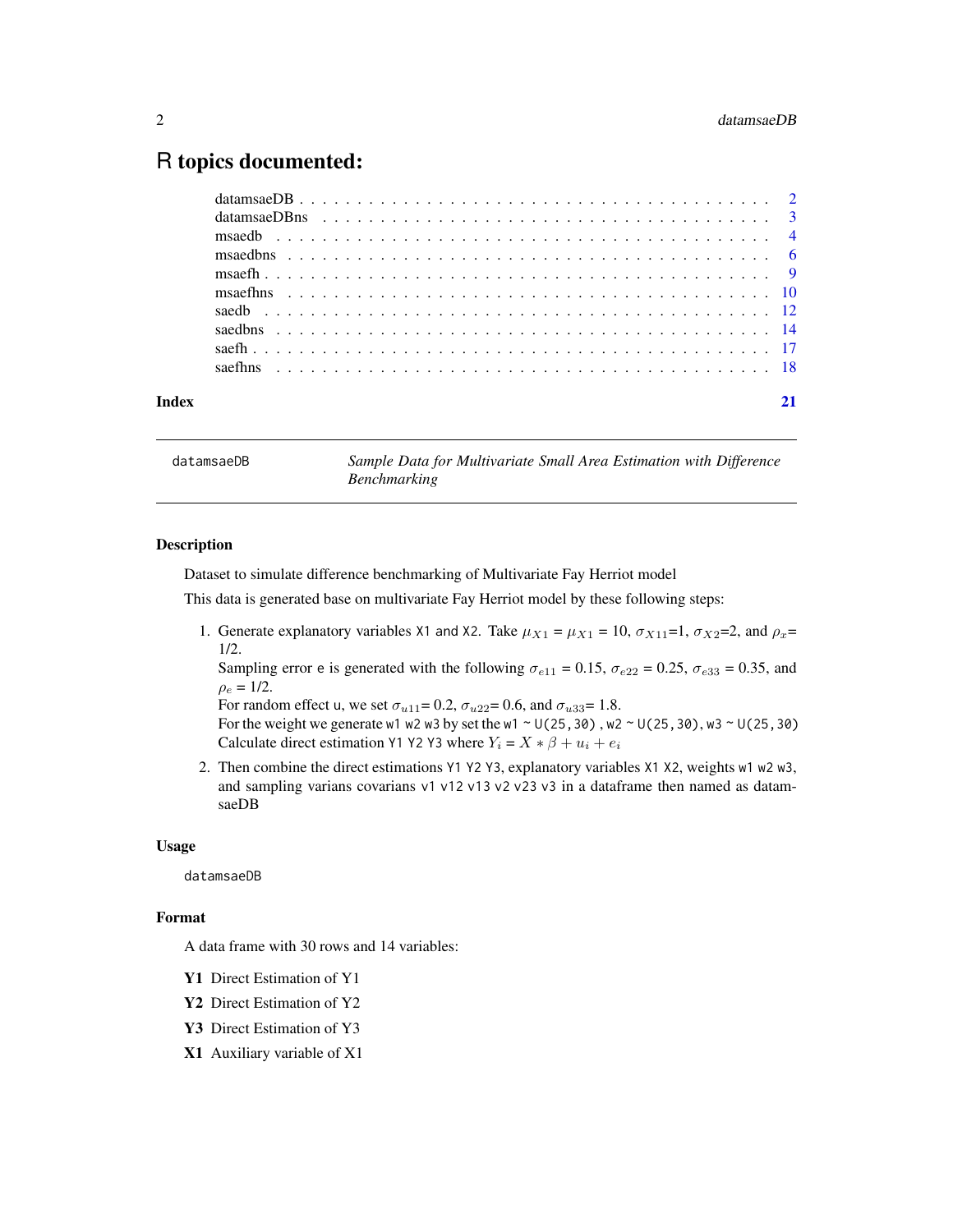#### <span id="page-2-0"></span>datamsaeDBns 3

- X2 Auxiliary variable of X2
- w1 Known proportion of units in small areas of Y1
- w<sub>2</sub> Known proportion of units in small areas of Y<sub>2</sub>
- w3 Known proportion of units in small areas of Y3
- v1 Sampling Variance of Y1
- v12 Sampling Covariance of Y1 and Y2
- v13 Sampling Covariance of Y1 and Y3
- v2 Sampling Variance of Y2
- v23 Sampling Covariance of Y2 and Y3
- v3 Sampling Variance of Y3

datamsaeDBns *Sample Data for Multivariate Small Area Estimation with Difference Benchmarking with clustering*

#### Description

Dataset to simulate difference benchmarking of Multivariate Fay Herriot model for non-sampled area using clustering This data is generated base on multivariate Fay Herriot model by these following steps:

1. Generate explanatory variables X1 and X2. Take  $\mu_{X1} = \mu_{X1} = 10$ ,  $\sigma_{X11} = 1$ ,  $\sigma_{X2} = 2$ , and  $\rho_x =$ 1/2.

Sampling error e is generated with the following  $\sigma_{e11} = 0.15$ ,  $\sigma_{e22} = 0.25$ ,  $\sigma_{e33} = 0.35$ , and  $\rho_e = 1/2.$ 

For random effect u, we set  $\sigma_{u11} = 0.2$ ,  $\sigma_{u22} = 0.6$ , and  $\sigma_{u33} = 1.8$ .

For the weight we generate w1 w2 w3 by set the w1  $\sim$  U(25,30), w2  $\sim$  U(25,30), w3  $\sim$  U(25,30) Calculate direct estimation Y1 Y2 Y3 where  $Y_i = X * \beta + u_i + e_i$ 

cl1 cl2 cl3 were obtained using K-Means clustering from the explanatory variables.

2. Then combine the direct estimations Y1 Y2 Y3, explanatory variables X1 X2, weights w1 w2 w3, and sampling varians covarians v1 v12 v13 v2 v23 v3 in a data frame then named as datamsaeDB

#### Usage

datamsaeDBns

#### Format

A data frame with 30 rows and 18 variables:

- clY1 cluster information of Y1
- clY2 cluster information of Y2
- clY3 cluster information of Y3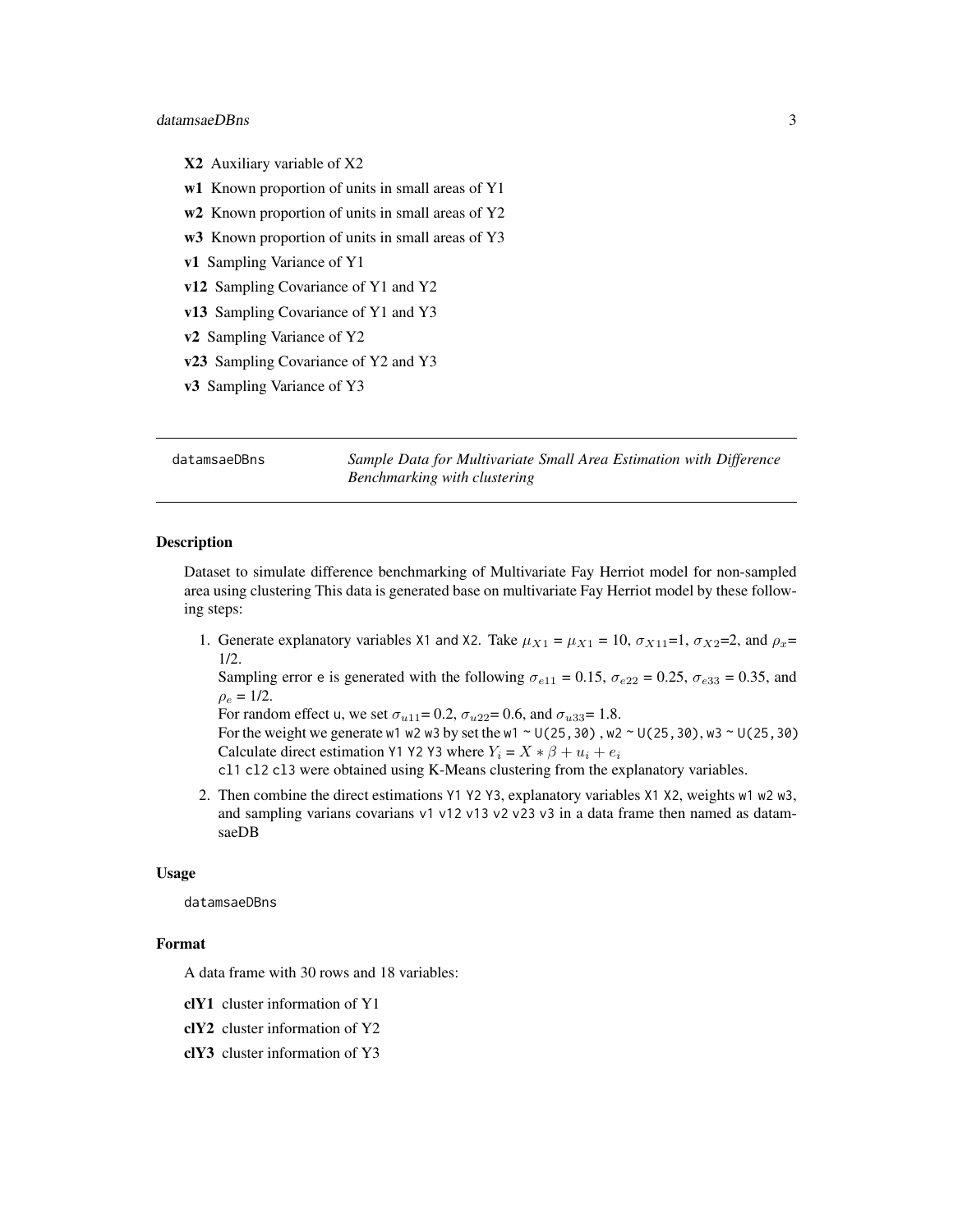#### <span id="page-3-0"></span>4 msaedb

nonsample A column with logical values, TRUE if the area is non-sampled

- Y1 Direct Estimation of Y1
- Y2 Direct Estimation of Y2
- Y3 Direct Estimation of Y3
- X1 Auxiliary variable of X1
- X2 Auxiliary variable of X2
- w1 Known proportion of units in small areas of Y1
- w<sub>2</sub> Known proportion of units in small areas of Y<sub>2</sub>
- w3 Known proportion of units in small areas of Y3
- v1 Sampling Variance of Y1
- v12 Sampling Covariance of Y1 and Y2
- v13 Sampling Covariance of Y1 and Y3
- v2 Sampling Variance of Y2
- v23 Sampling Covariance of Y2 and Y3
- v3 Sampling Variance of Y3

msaedb *EBLUPs under Multivariate Fay Herriot Model with Difference Benchmarking*

#### Description

This function produces EBLUPs, MSE, and aggregation of Multivariate SAE with Difference Benchmarking

#### Usage

```
msaedb(
  formula,
  vardir,
  weight,
  samevar = FALSE,
 MAXITER = 100,
 PRECISION = 1e-04,
  data
)
```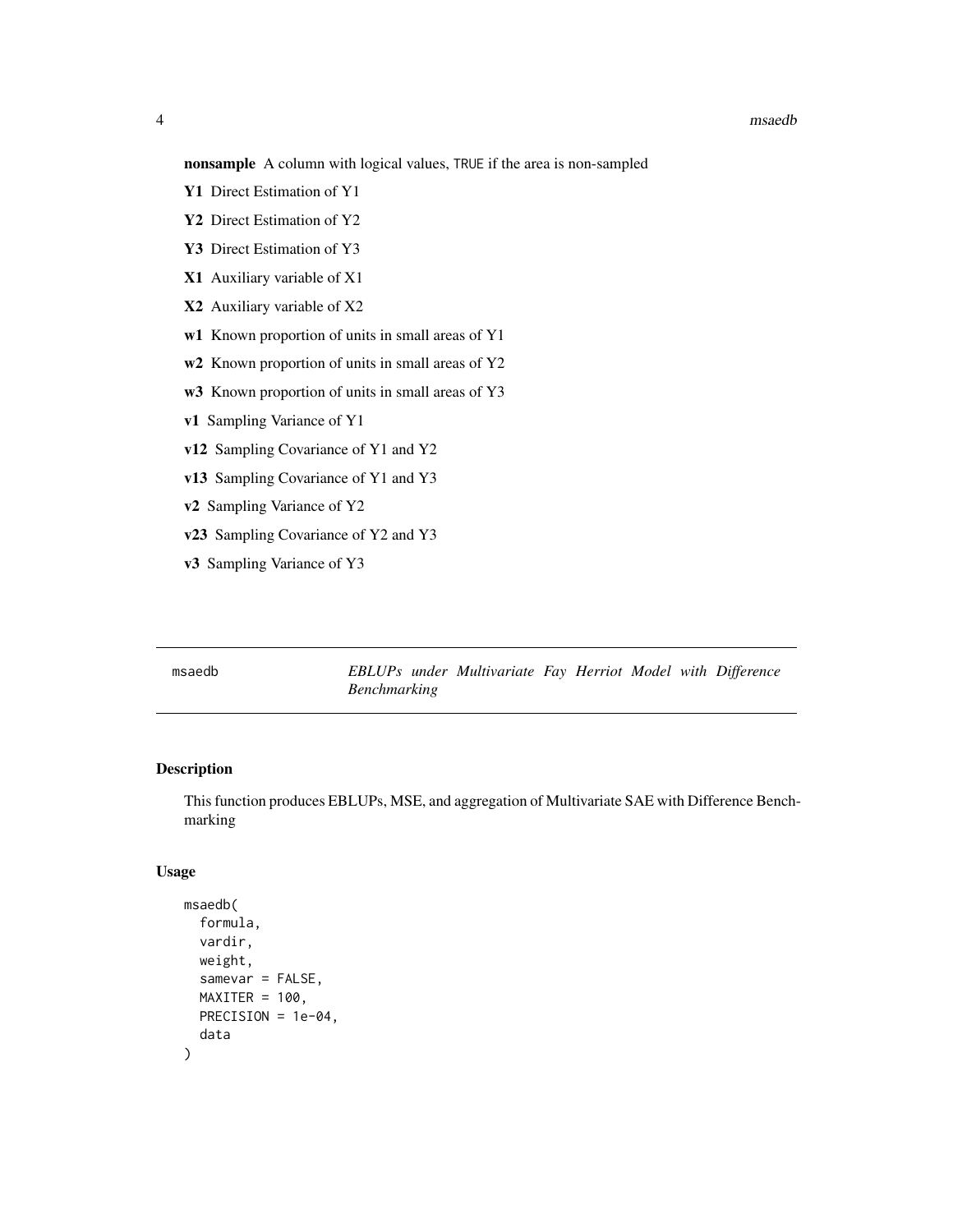#### msaedb 5

#### Arguments

| formula   | List of formula that describe the fitted model                                                                                                                                                                                                                                                  |
|-----------|-------------------------------------------------------------------------------------------------------------------------------------------------------------------------------------------------------------------------------------------------------------------------------------------------|
| vardir    | Sampling variances of direct estimations, if it is included in data frame so it is the<br>vector with the name of sampling variances if it is not, it is a data frame of sam-<br>pling variance in order: var1, $cov12, .$ , $cov1r$ , var2, $cov23, .$ , $cov2r$ , ., $cov(r-1)(r)$ , $var(r)$ |
| weight    | Known proportion of units in small areas, where $\sum_{d=1}^{D} W_{rd} = 1$ . d = 1 D is<br>the number of small areas, and $r = 1$ R is the number of response variables                                                                                                                        |
| samevar   | Whether the variances of the data are same or not. Logical input with default<br><b>FALSE</b>                                                                                                                                                                                                   |
| MAXITER   | Maximum number of iteration in Fisher-scoring algorithm with default 100                                                                                                                                                                                                                        |
| PRECISION | Limit of Fisher-scoring convergence tolerance with default 1e-4                                                                                                                                                                                                                                 |
| data      | The data frame                                                                                                                                                                                                                                                                                  |

#### Value

This function returns a list of the following objects:

| MSAE_Eblup   | A data frame with the values of the EBLUPs estimators                                  |
|--------------|----------------------------------------------------------------------------------------|
| MSE_Eblup    | A data frame with the values of estimated mean square errors of EBLUPs esti-<br>mators |
| randomEffect | A dataframe with the values of the random effect estimators                            |
| Rmatrix      | A block diagonal matrix composed of sampling errors                                    |
| fit          | A list containing the following objects:                                               |

- method : The fitting method (this function is using "REML")
- convergence : The convergence result of Fisher-scoring algorithm (Logical Value)
- iterations : The number of Fisher-Scoring algorithm iterations
- estcoef : A dataframe with the estimated model coefficient, standard error,t statistics, p-values of the significance of each coefficient
- refvar : A dataframe with estimated random effect variances
- informationFisher : A matrix of information fisher from Fisher-scoring algorithm

difference\_benchmarking

a list containing the following objects:

- Estimation : A dataframe with the value of Benchmarked EBLUPs estimators
- Aggregation : The aggregation of benchmarked EBLUPs estimators, EBLUPs estimators and direct estimations
- MSE\_DB : A dataframe with the values of estimated mean square errors of benchmarked EBLUPs estimators
- g.4a : First component of g4 in difference benchmarking MSE estimation formula
- g.4b : Second component of g4 in difference benchmarking MSE estimation formula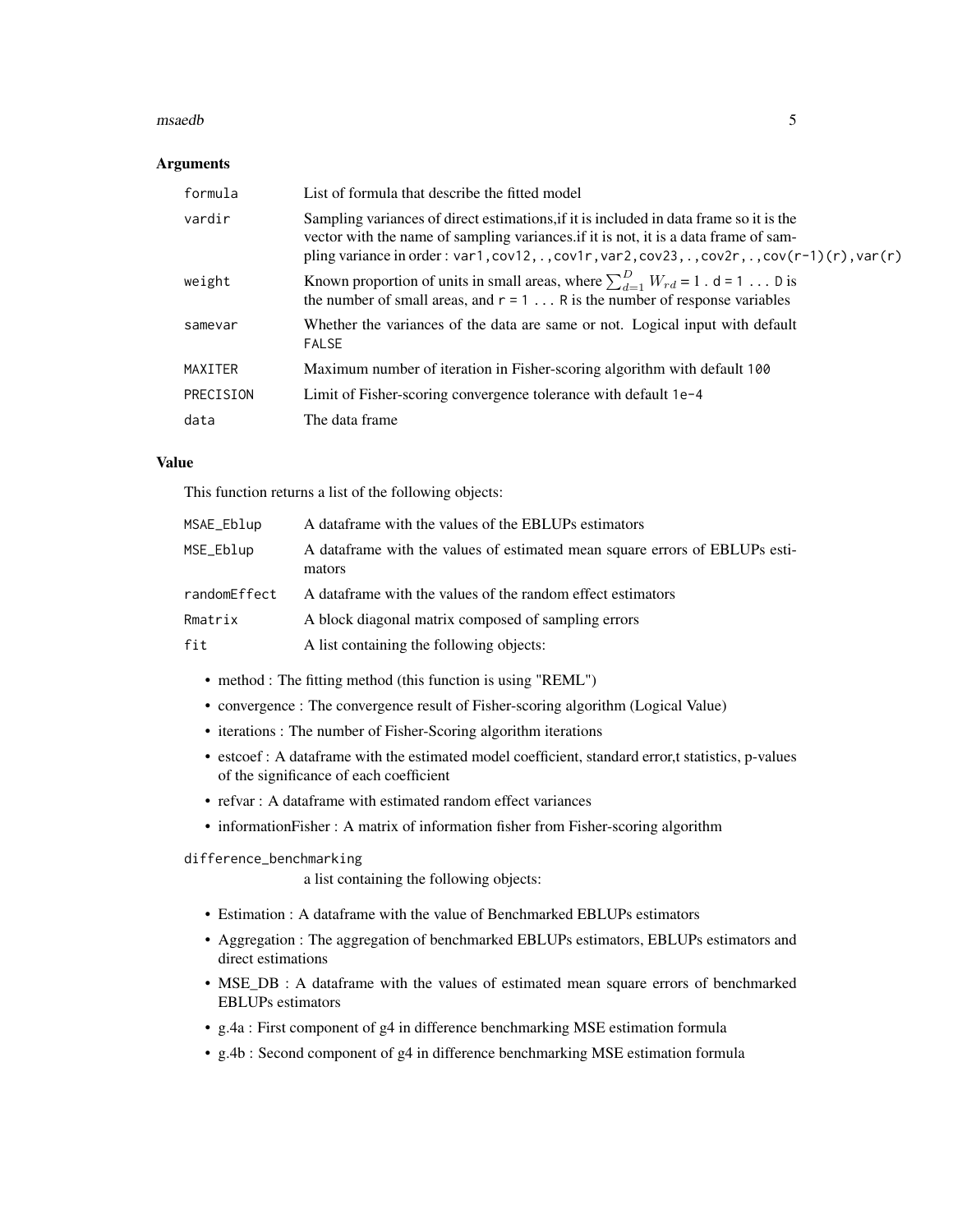#### Examples

```
##load dataset
data(datamsaeDB)
#Compute Fitted model for Y1, Y2, and Y3
#Y1 ~ X1 + X2
#Y2 ~ X2
#Y3 ~ X1
##Using parameter 'data'
formula = list(f1 = Y1 - X1 + X2),
              f2 = Y2^X2,
              f3 = Y3~Y(1)
vardir = c("v1","v12","v13","v2","v23","v3")
weight = c("w1","w2","w3")
msaeDB <- msaedb(formula, vardir, weight, data=datamsaeDB)
##Do not use parameter 'data'
formula = list(f1 = datamsaeDB$Y1~datamsaeDB$X1+datamsaeDB$X2,
              f2 = datamsaeDB$Y2~datamsaeDB$X2,
              f3 = datamsaeDB$Y3~datamsaeDB$X1)
vardir = datamsaeDB[,c("v1","v12","v13","v2","v23","v3")]
weight = datamsaeDB[,c("w1","w2","w3")]
msaeDB_d <- msaedb(formula, vardir, weight)
msaeDB$MSAE_Eblup #to see EBLUP Estimators
msaeDB$MSE_Eblup #to see estimated MSE of EBLUP estimators
msaeDB$difference_benchmarking$Estimation #to see Benchmarked EBLUP Estimators
msaeDB$difference_benchmarking$MSE_DB #to see estimated MSE of Benchmarked EBLUP Estimators
msaeDB$difference_benchmarking$Aggregation #to see the aggregation of, benchmarking.
```
msaedbns *EBLUPs under Multivariate Fay Herriot Model with Difference Benchmarking for non-sampled area*

#### **Description**

This function produces EBLUPs, MSE, and aggregation of Multivariate SAE with Difference Benchmarking for non-sampled area

#### Usage

```
msaedbns(
  formula,
  vardir,
  weight,
  cluster,
```
<span id="page-5-0"></span>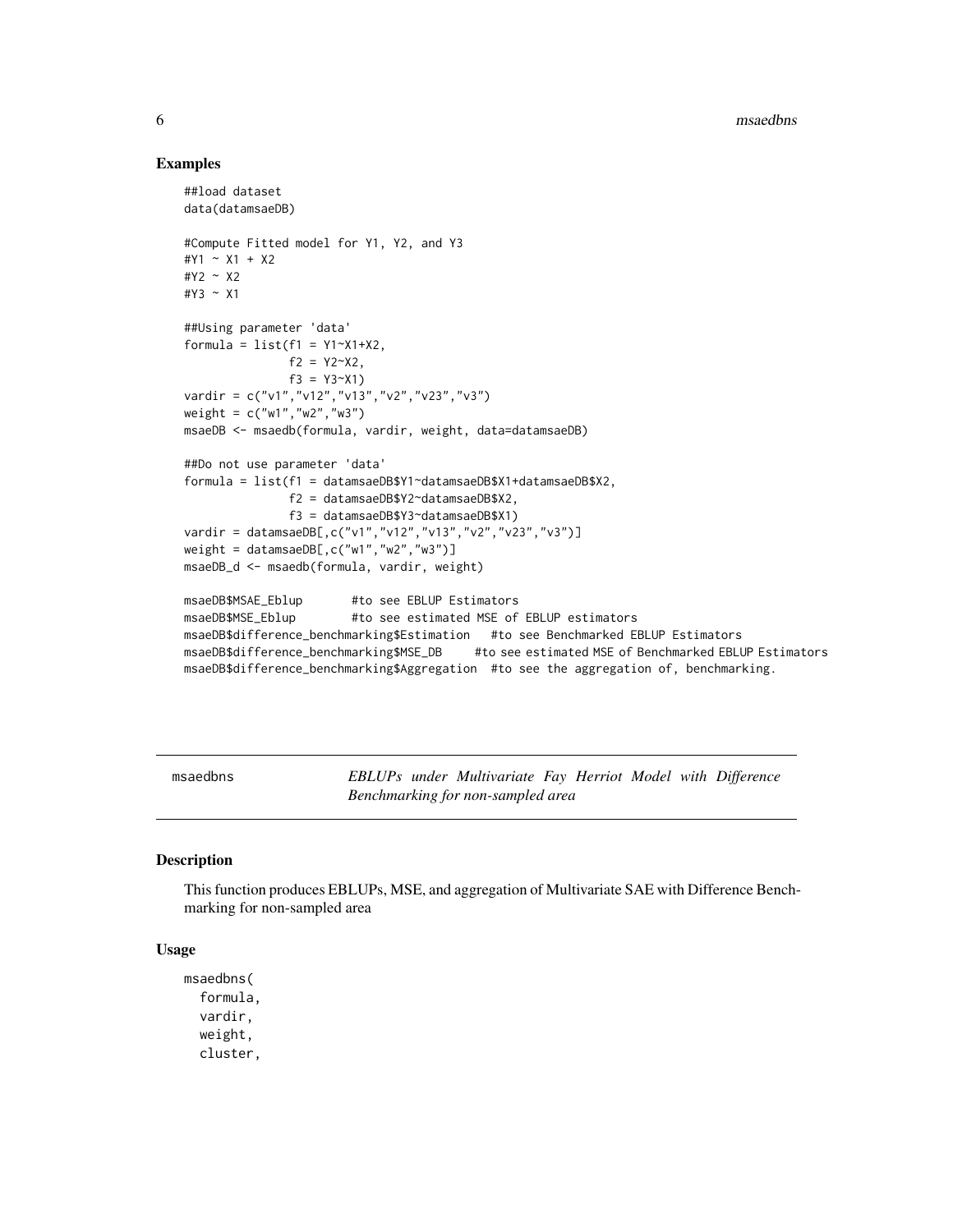#### msaedbns 7

```
nonsample,
 samevar = FALSE,
 MAXITER = 100,PRECISION = 1e-04,
 data
)
```
#### Arguments

| formula   | List of formula that describe the fitted model                                                                                                                                                             |
|-----------|------------------------------------------------------------------------------------------------------------------------------------------------------------------------------------------------------------|
| vardir    | Sampling variances of direct estimations included in data frame as the vector<br>with the name of sampling variances in order : var1, $cov12, .$ , $cov1r$ , $var2$ , $cov23, .$ , $cov2r$ , ., $cov(r-1)$ |
| weight    | Known proportion of units in small areas, where $\sum_{d=1}^{D} W_{rd} = 1$ . d = 1 D is<br>the number of small areas, and $r = 1$ R is the number of response variables                                   |
| cluster   | cluster information                                                                                                                                                                                        |
| nonsample | A column with logical values, TRUE if the area is non-sampled                                                                                                                                              |
| samevar   | Whether the variances of the data are same or not. Logical input with default<br><b>FALSE</b>                                                                                                              |
| MAXITER   | Maximum number of iteration in Fisher-scoring algorithm with default 100                                                                                                                                   |
| PRECISION | Limit of Fisher-scoring convergence tolerance with default 1e-4                                                                                                                                            |
| data      | The data frame                                                                                                                                                                                             |
|           |                                                                                                                                                                                                            |

#### Value

| MSAE_Eblup_sampled   |                                                                                                          |  |
|----------------------|----------------------------------------------------------------------------------------------------------|--|
|                      | A dataframe with the values of the EBLUPs estimators for sampled areas                                   |  |
|                      | MSAE_Eblup_all A dataframe with the values of the EBLUPs estimators for all areas                        |  |
| MSE_Eblup_sampled    |                                                                                                          |  |
|                      | A data frame with the values of estimated mean square errors of EBLUPs esti-<br>mators for sampled areas |  |
| MSE_Eblup_all        | A dataframe with the values of estimated mean square errors of EBLUPs esti-<br>mators for all areas      |  |
| randomEffect_sampled |                                                                                                          |  |
|                      | a dataframe with the values of the random effect estimators for sampled areas                            |  |
| randomEffect_all     |                                                                                                          |  |
|                      | a data frame with the values of the random effect estimators for all areas                               |  |
| Rmatrix_sampled      |                                                                                                          |  |
|                      | a block diagonal matrix composed of sampling errors for sampled areas                                    |  |
| fit                  | A list containing the following objects:                                                                 |  |
|                      | • method : The fitting method (this function is using "REML")                                            |  |
|                      |                                                                                                          |  |

- convergence : The convergence result of Fisher-scoring algorithm (Logical Value)
- iterations : The number of Fisher-Scoring algorithm iterations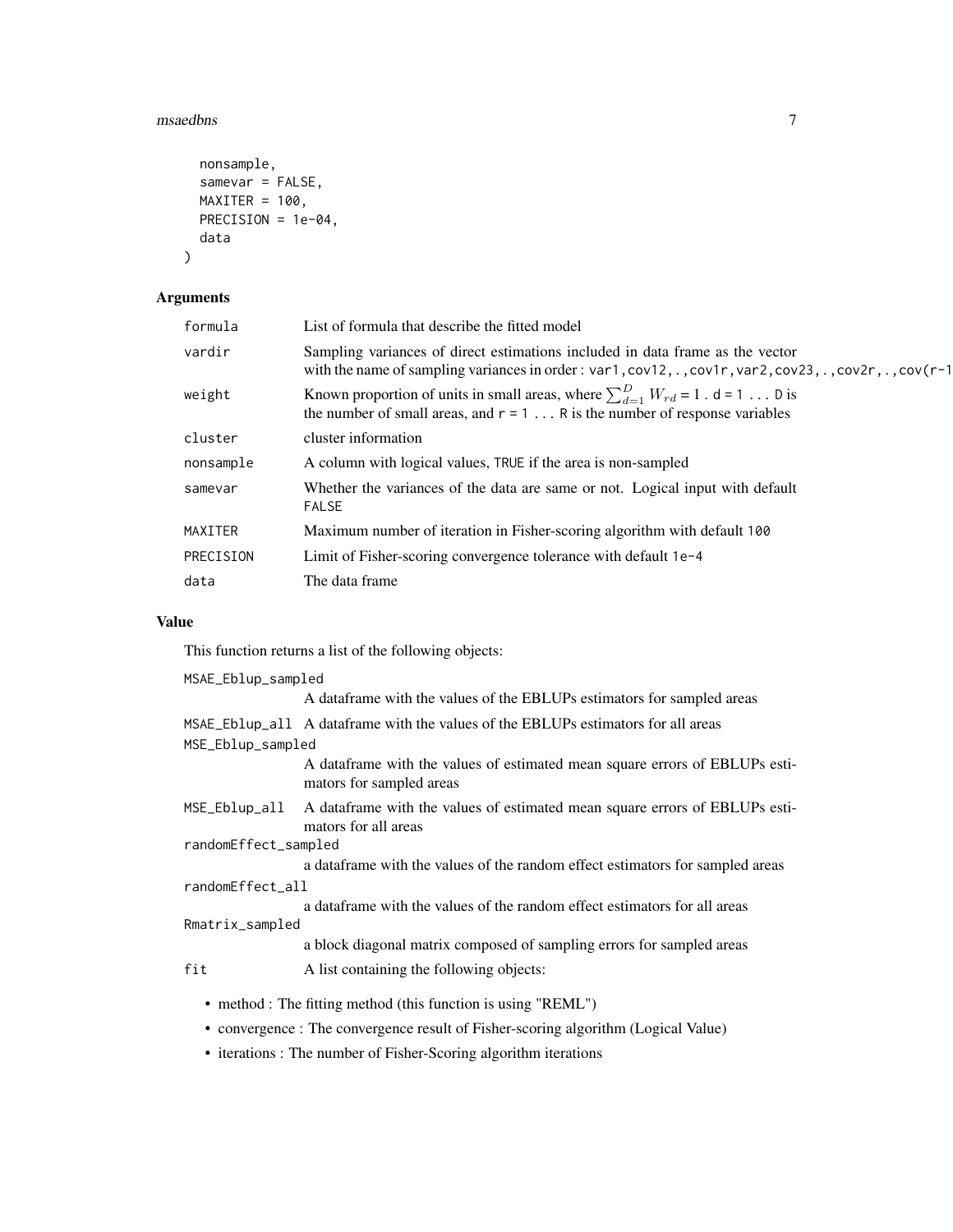- estcoef : A dataframe with the estimated model coefficient, standard error,t statistics, p-values of the significance of each coefficient
- refvar : A dataframe with estimated random effect variances
- informationFisher : A matrix of information fisher from Fisher-scoring algorithm
- difference\_benchmarking

a list containing the following objects:

- Estimation sampled : A dataframe with the values of benchmarked EBLUPs estimators for sampled areas
- Estimation all : A dataframe with the values of benchmarked EBLUPs estimators for all areas
- Aggregation\_sampled : The aggregation of benchmarked EBLUPs estimators, EBLUPs estimators and direct estimations for sampled areas
- Aggregation\_all : The aggregation of benchmarked EBLUPs estimators, EBLUPs estimators and direct estimations for all areas
- MSE\_DB\_sampled : A dataframe with the values of estimated mean square errors of benchmarked EBLUPs estimators for sampled areas
- MSE DB all : A dataframe with the values of estimated mean square errors of benchmarked EBLUPs estimators for all areas
- g.4a : First component of g4 in difference benchmarking MSE estimation formula
- g.4b : Second component of g4 in difference benchmarking MSE estimation formula

#### Examples

```
##load dataset
data(datamsaeDBns)
#Note : Make sure yout dataset does not contain NA Values
# you can set 0 in Direct estinations and vardir for non-sampled areas.
#Compute Fitted model for Y1, Y2, and Y3
#Y1 ~ X1 + X2
#Y2 ~ X1 + X2
#Y3 ~ X1 + X2
##Using parameter 'data'
formula = list(f1 = Y1 - X1 + X2,f2 = Y2^X1+X2,
              f3 = Y3~Y1+X2)vardir = c("v1","v12","v13","v2","v23","v3")
weight = c("w1","w2","w3")
cluster = c("clY1","clY2","clY3")
nonsample = "nonsample"
msaeDBns <- msaedbns(formula,vardir, weight,cluster, nonsample, data=datamsaeDBns)
```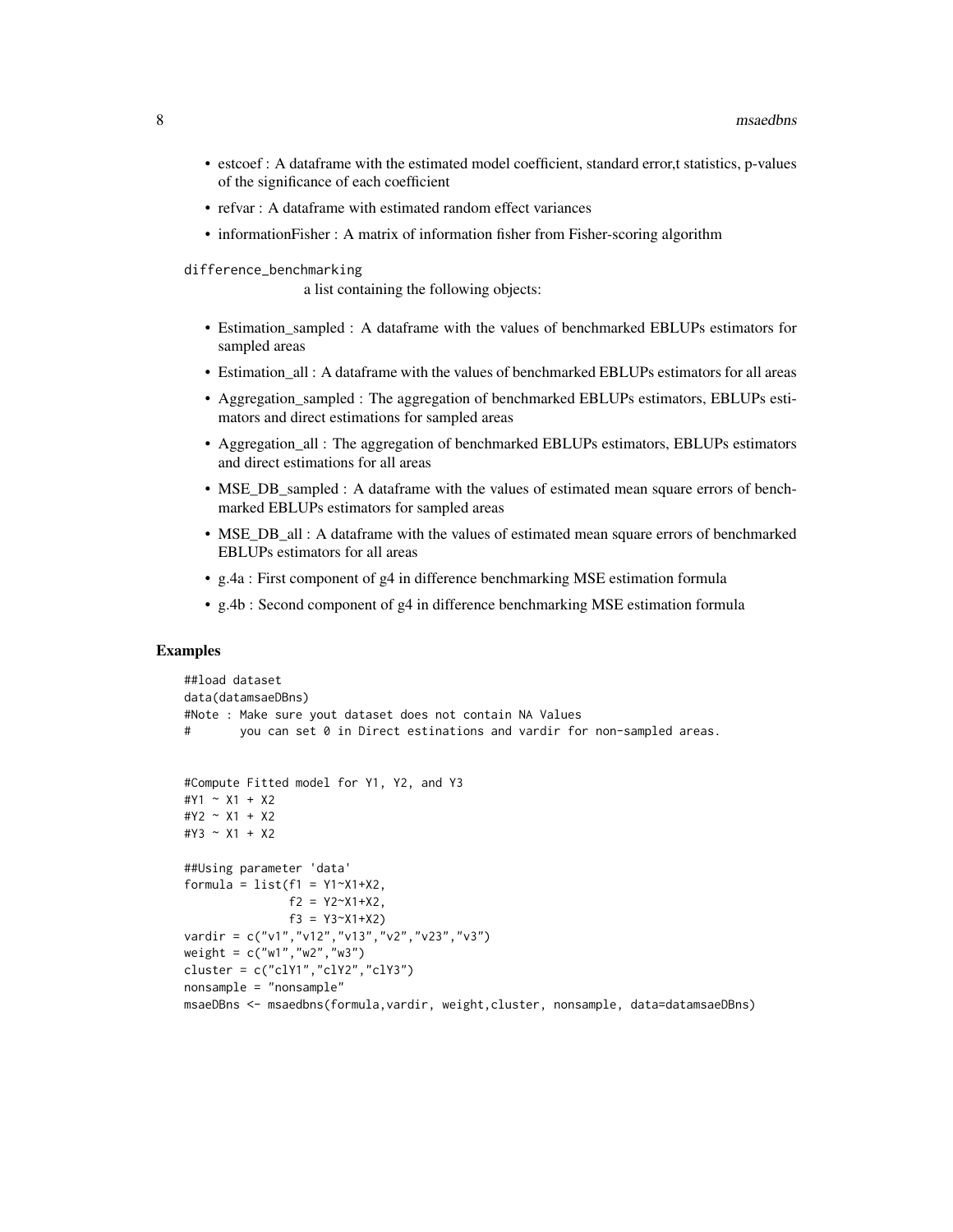<span id="page-8-0"></span>

#### Description

This function produces EBLUPs, MSE of Multivariate SAE

#### Usage

```
msaefh(
  formula,
  vardir,
  samevar = FALSE,
  MAXITER = 100,PRECISION = 1e-04,
  data
\mathcal{L}
```
#### Arguments

| formula   | List of formula that describe the fitted model                                                                                                                                                                                                                                 |
|-----------|--------------------------------------------------------------------------------------------------------------------------------------------------------------------------------------------------------------------------------------------------------------------------------|
| vardir    | Sampling variances of direct estimations, if it is included in data frame so it is the<br>vector with the name of sampling variances if it is not, it is a data frame of sam-<br>pling variance in order: var1, cov12, ., cov1r, var2, cov23, ., cov2r, ., cov(r-1)(r), var(r) |
| samevar   | Whether the variances of the data are same or not. Logical input with default<br><b>FALSE</b>                                                                                                                                                                                  |
| MAXITER   | Maximum number of iteration in Fisher-scoring algorithm with default 100                                                                                                                                                                                                       |
| PRECISION | Limit of Fisher-scoring convergence tolerance with default 1e-4                                                                                                                                                                                                                |
| data      | The data frame                                                                                                                                                                                                                                                                 |

#### Value

| MSAE_Eblup   | A data frame with the values of the EBLUPs estimators                                  |
|--------------|----------------------------------------------------------------------------------------|
| MSE_Eblup    | A data frame with the values of estimated mean square errors of EBLUPs esti-<br>mators |
| randomEffect | A dataframe with the values of the random effect estimators                            |
| Rmatrix      | A block diagonal matrix composed of sampling errors                                    |
| fit          | A list containing the following objects:                                               |

- method : The fitting method (this function is using "REML")
- convergence : The convergence result of Fisher-scoring algorithm (Logical Value)
- iterations : The number of Fisher-Scoring algorithm iterations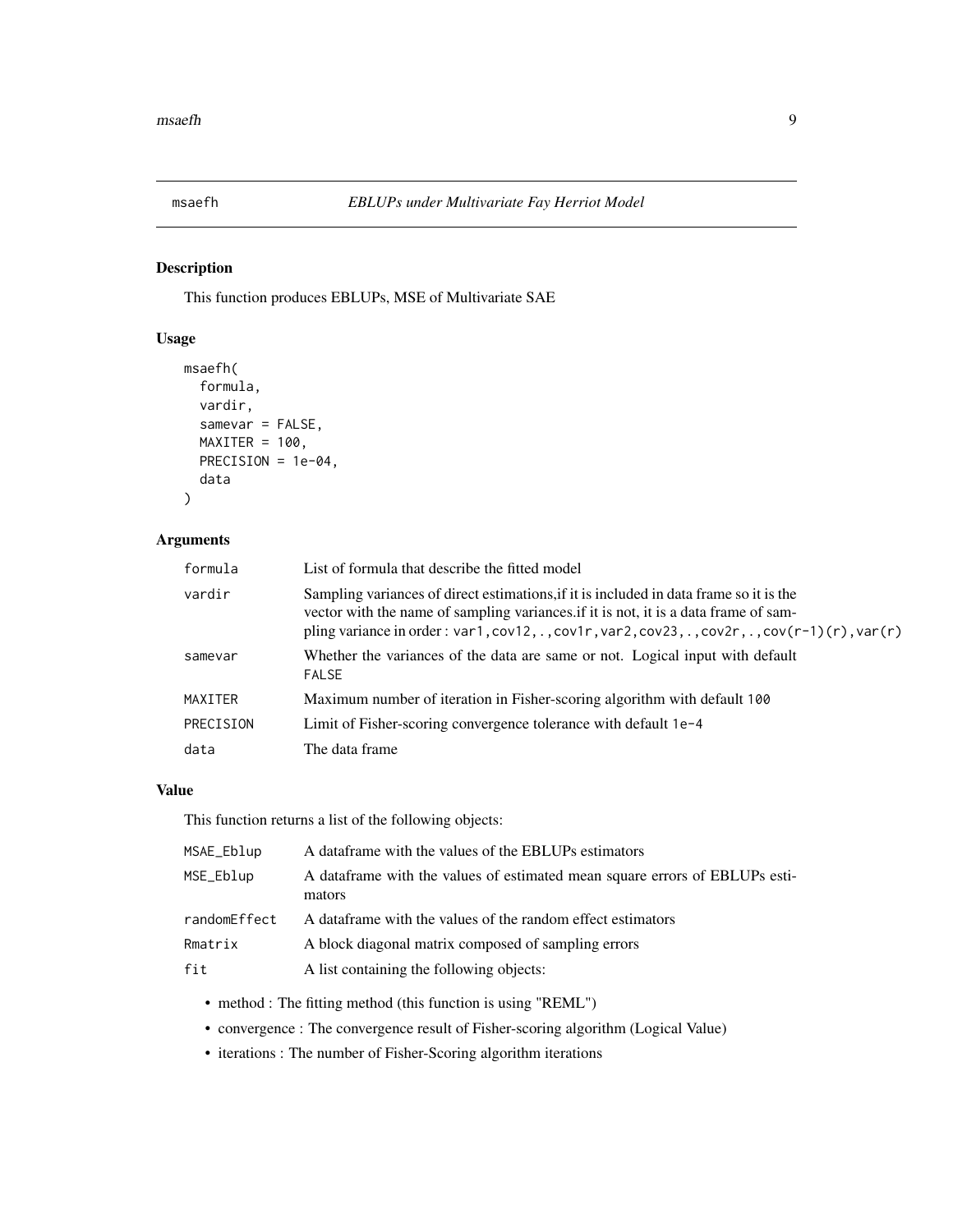- <span id="page-9-0"></span>• estcoef : A dataframe with the estimated model coefficient, standard error,t statistics, p-values of the significance of each coefficient
- refvar : A dataframe with estimated random effect variances
- informationFisher : A matrix of information fisher from Fisher-scoring algorithm

#### Examples

```
##load dataset
data(datamsaeDB)
#Compute Fitted model for Y1, Y2, and Y3
#Y1 ~ X1 + X2
#Y2 ~ X2
#Y3 ~ X1
##Using parameter 'data'
formula = list(f1 = Y1^xX1+X2,f2 = Y2^X2,
              f3 = Y3~X1)
vardir = c("v1","v12","v13","v2","v23","v3")
msaeFH <- msaefh(formula, vardir, data=datamsaeDB)
#Do not use parameter 'data'
formula = list(f1 = datamsaeDB$Y1~datamsaeDB$X1+datamsaeDB$X2,
              f2 = datamsaeDB$Y2~datamsaeDB$X2,
              f3 = datamsaeDB$Y3~datamsaeDB$X1)
vardir = datamsaeDB[,c("v1","v12","v13","v2","v23","v3")]
msaeFH_d <- msaefh(formula, vardir)
msaeFH$MSAE_Eblup #to see EBLUP Estimators
msaeFH$MSE_Eblup #to see estimated MSE of EBLUP estimators
```
msaefhns *EBLUPs under Multivariate Fay Herriot Model for non-sampled area*

#### Description

This function produces EBLUPs and MSE of Multivariate SAE with Difference Benchmarking for non-sampled area

#### Usage

```
msaefhns(
  formula,
  vardir,
  cluster,
  nonsample,
  samevar = FALSE,
```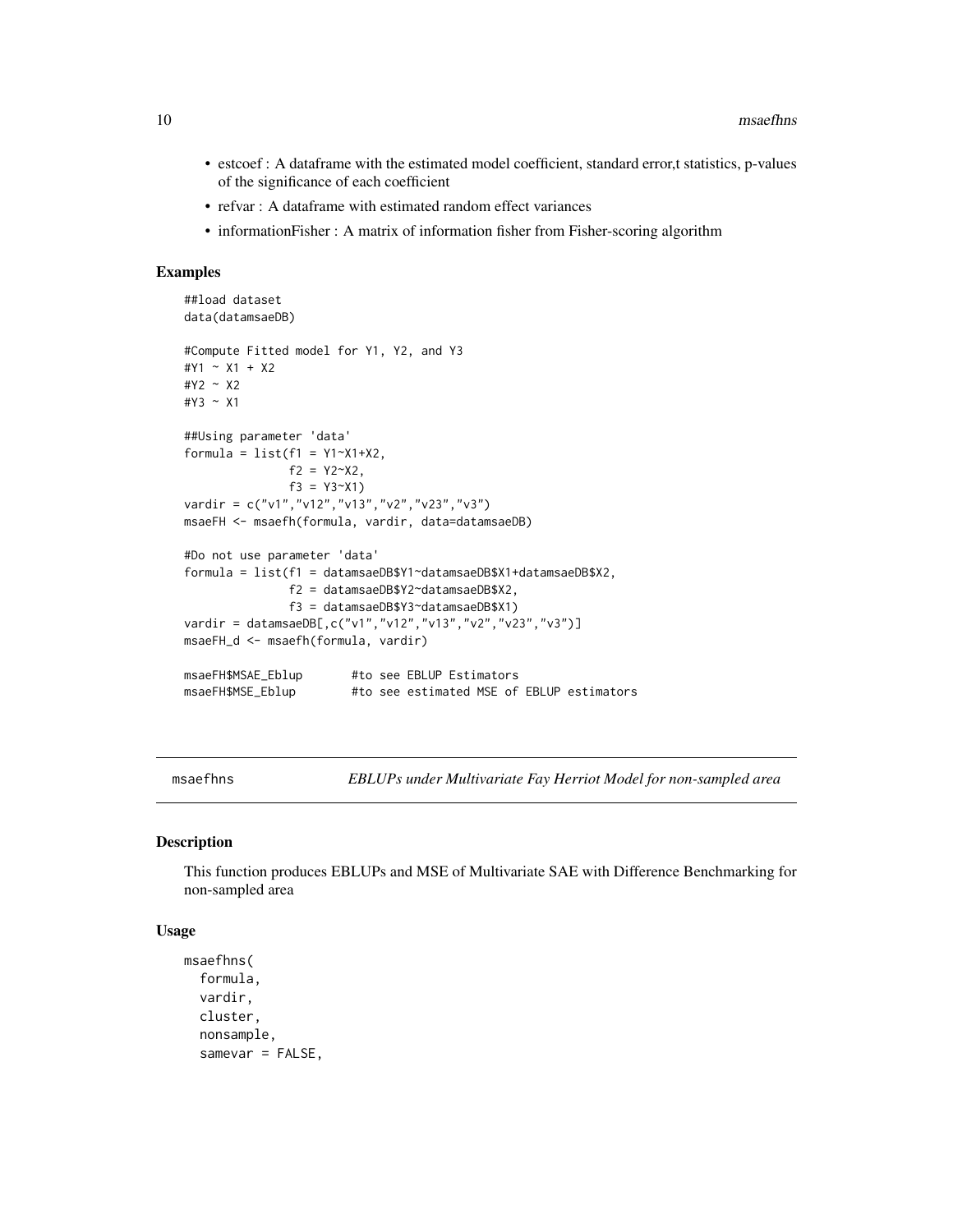#### msaefhns 11

```
MAXITER = 100,
  PRECISION = 1e-04,
  data
\mathcal{L}
```
#### Arguments

| formula   | List of formula that describe the fitted model                                                                                                                                           |
|-----------|------------------------------------------------------------------------------------------------------------------------------------------------------------------------------------------|
| vardir    | Sampling variances of direct estimations included in data frame as the vector<br>with the name of sampling variances in order : var1, cov12, ., cov1r, var2, cov23, ., cov2r, ., cov(r-1 |
| cluster   | cluster information                                                                                                                                                                      |
| nonsample | A column with logical values, TRUE if the area is non-sampled                                                                                                                            |
| samevar   | Whether the variances of the data are same or not. Logical input with default<br><b>FALSE</b>                                                                                            |
| MAXITER   | Maximum number of iteration in Fisher-scoring algorithm with default 100                                                                                                                 |
| PRECISION | Limit of Fisher-scoring convergence tolerance with default 1e-4                                                                                                                          |
| data      | The data frame                                                                                                                                                                           |
|           |                                                                                                                                                                                          |

#### Value

| MSAE_Eblup_sampled   |                                                                                                                                                |  |
|----------------------|------------------------------------------------------------------------------------------------------------------------------------------------|--|
|                      | A data frame with the values of the EBLUPs estimators for sampled areas                                                                        |  |
|                      | MSAE_Eblup_all A data frame with the values of the EBLUPs estimators for all areas                                                             |  |
| MSE_Eblup_sampled    |                                                                                                                                                |  |
|                      | A dataframe with the values of estimated mean square errors of EBLUPs esti-<br>mators for sampled areas                                        |  |
| MSE_Eblup_all        | A data frame with the values of estimated mean square errors of EBLUPs esti-<br>mators for all areas                                           |  |
| randomEffect_sampled |                                                                                                                                                |  |
|                      | a dataframe with the values of the random effect estimators for sampled areas                                                                  |  |
| randomEffect_all     |                                                                                                                                                |  |
|                      | a data frame with the values of the random effect estimators for all areas                                                                     |  |
| Rmatrix_sampled      |                                                                                                                                                |  |
|                      | a block diagonal matrix composed of sampling errors for sampled areas                                                                          |  |
| fit                  | A list containing the following objects:                                                                                                       |  |
|                      | • method : The fitting method (this function is using "REML")                                                                                  |  |
|                      | • convergence : The convergence result of Fisher-scoring algorithm (Logical Value)                                                             |  |
|                      | • iterations : The number of Fisher-Scoring algorithm iterations                                                                               |  |
|                      | • estcoef : A dataframe with the estimated model coefficient, standard error,t statistics, p-values<br>of the significance of each coefficient |  |

- refvar : A dataframe with estimated random effect variances
- informationFisher : A matrix of information fisher from Fisher-scoring algorithm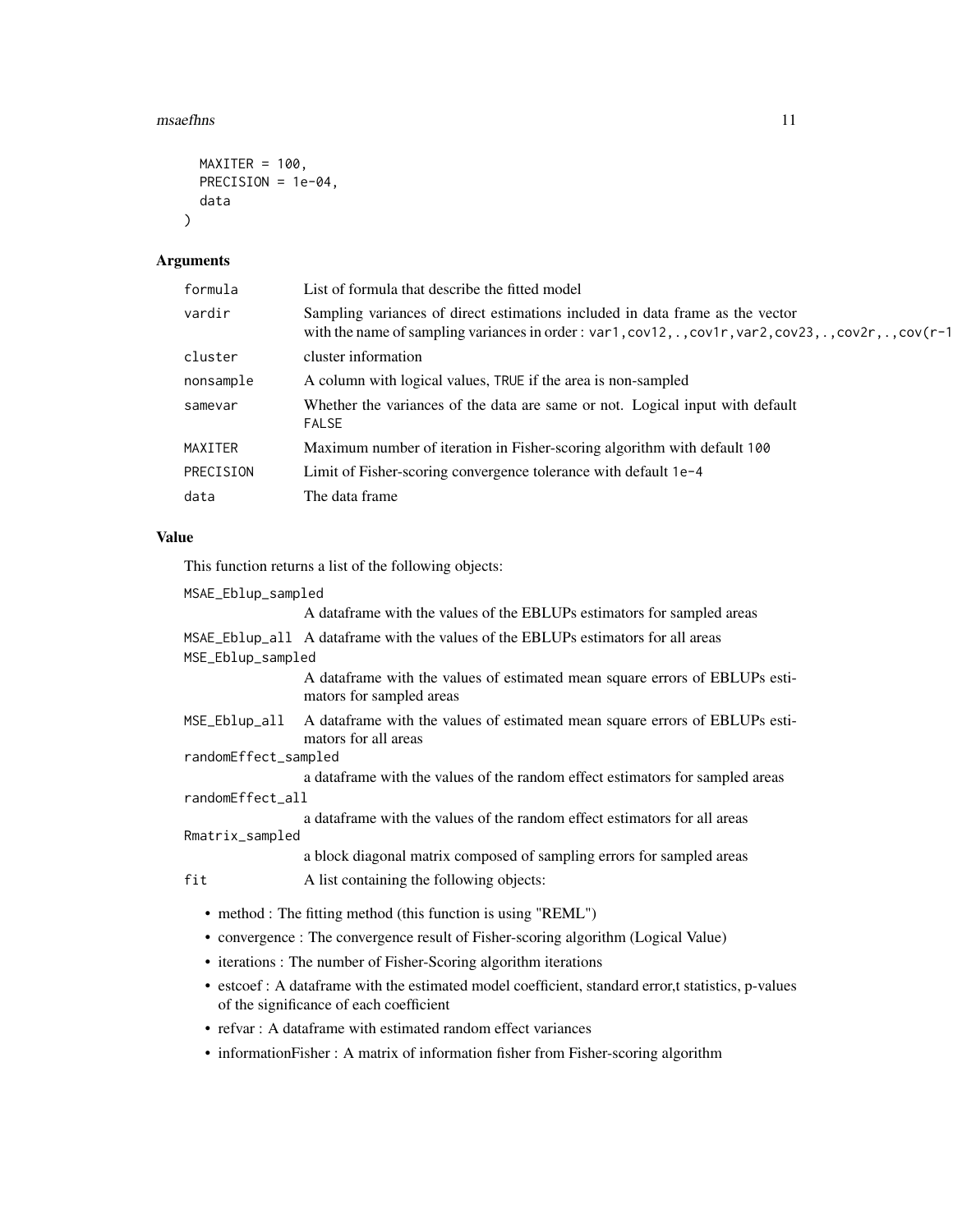12 saedb

#### Examples

```
##load dataset
data(datamsaeDBns)
#Note : Make sure yout dataset does not contain NA Values
# you can set 0 in Direct estinations and vardir for non-sampled areas.
#Compute Fitted model for Y1, Y2, and Y3
#Y1 ~ X1 + X2
#Y2 ~ X1 + X2
#Y3 ~ X1 + X2
##Using parameter 'data'
formula = list(f1 = Y1 - X1 + X2),
               f2 = Y2~X1+X2,
               f3 = Y3~X1+X2vardir = c("v1","v12","v13","v2","v23","v3")
cluster = c("clY1","clY2","clY3")
nonsample = "nonsample"
msaeFHns <- msaefhns(formula,vardir, cluster, nonsample, data=datamsaeDBns)
```
saedb *EBLUPs under Univariate Fay Herriot Model with Difference Benchmarking*

#### Description

This function produces EBLUPs, MSE, and aggregation of Univariate SAE with Difference Benchmarking

#### Usage

```
saedb(
  formula,
  vardir,
  weight,
  samevar = FALSE,
 MAXITER = 100,PRECISION = 1e-04,
  data
)
```
## Arguments

| formula | List of formula that describe the fitted model                                                                                                                                |
|---------|-------------------------------------------------------------------------------------------------------------------------------------------------------------------------------|
| vardir  | Sampling variances of direct estimations, if it is included in data frame so it is the<br>vector with the name of sampling variances if it is not, it is a data frame of sam- |
|         | pling variance in order: var1, cov12, ., cov1r, var2, cov23, ., cov2r, ., cov $(r-1)(r)$ , var $(r)$                                                                          |

<span id="page-11-0"></span>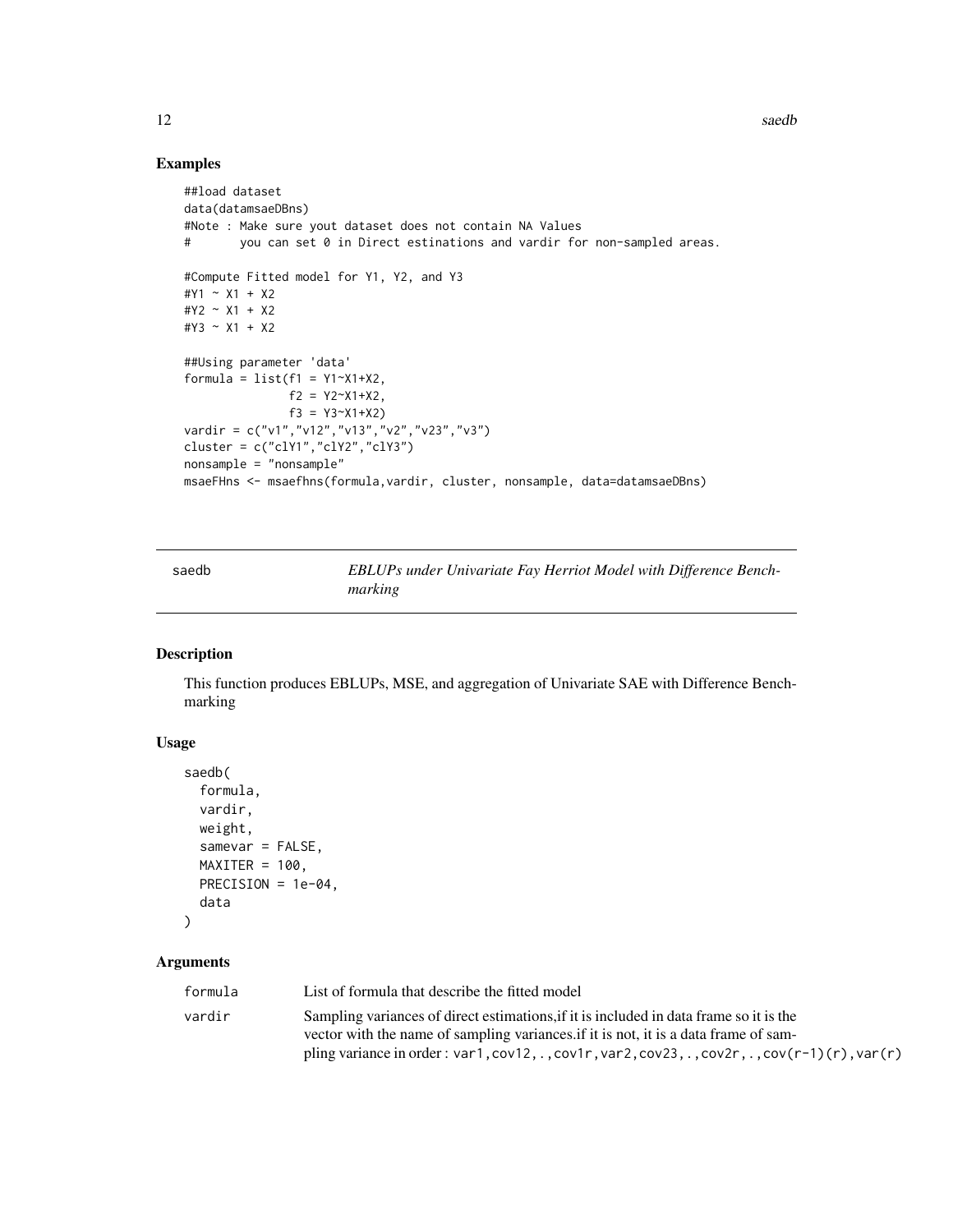#### saedb 13

| weight    | Known proportion of units in small areas, where $\sum_{d=1}^{D} W_{rd} = 1$ . d = 1 D is<br>the number of small areas, and $r = 1$ R is the number of response variables |
|-----------|--------------------------------------------------------------------------------------------------------------------------------------------------------------------------|
| samevar   | Whether the variances of the data are same or not. Logical input with default<br><b>FALSE</b>                                                                            |
| MAXITER   | Maximum number of iteration in Fisher-scoring algorithm with default 100                                                                                                 |
| PRECISION | Limit of Fisher-scoring convergence tolerance with default 1e-4                                                                                                          |
| data      | The data frame                                                                                                                                                           |

#### Value

This function returns a list of the following objects:

| SAE_Eblup    | A data frame with the values of the EBLUPs estimators                                  |
|--------------|----------------------------------------------------------------------------------------|
| MSE_Eblup    | A data frame with the values of estimated mean square errors of EBLUPs esti-<br>mators |
| randomEffect | A dataframe with the values of the random effect estimators                            |
| Rmatrix      | A block diagonal matrix composed of sampling errors                                    |
| fit          | A list containing the following objects:                                               |

- method : The fitting method (this function is using "REML")
- convergence : The convergence result of Fisher-scoring algorithm (Logical Value)
- iterations : The number of Fisher-Scoring algorithm iterations
- estcoef : A dataframe with the estimated model coefficient, standard error,t statistics, p-values of the significance of each coefficient
- refvar : A dataframe with estimated random effect variances
- informationFisher : A matrix of information fisher from Fisher-scoring algorithm

#### difference\_benchmarking

a list containing the following objects:

- Estimation : A dataframe with the value of Benchmarked EBLUPs estimators
- Aggregation : The aggregation of benchmarked EBLUPs estimators, EBLUPs estimators and direct estimations
- MSE\_DB : A dataframe with the values of estimated mean square errors of benchmarked EBLUPs estimators
- g.4a : First component of g4 in difference benchmarking MSE estimation formula
- g.4b : Second component of g4 in difference benchmarking MSE estimation formula

#### Examples

```
##load dataset
data(datamsaeDB)
#Compute Fitted model for Y1, Y2, and Y3
#Y1 ~ X1 + X2
```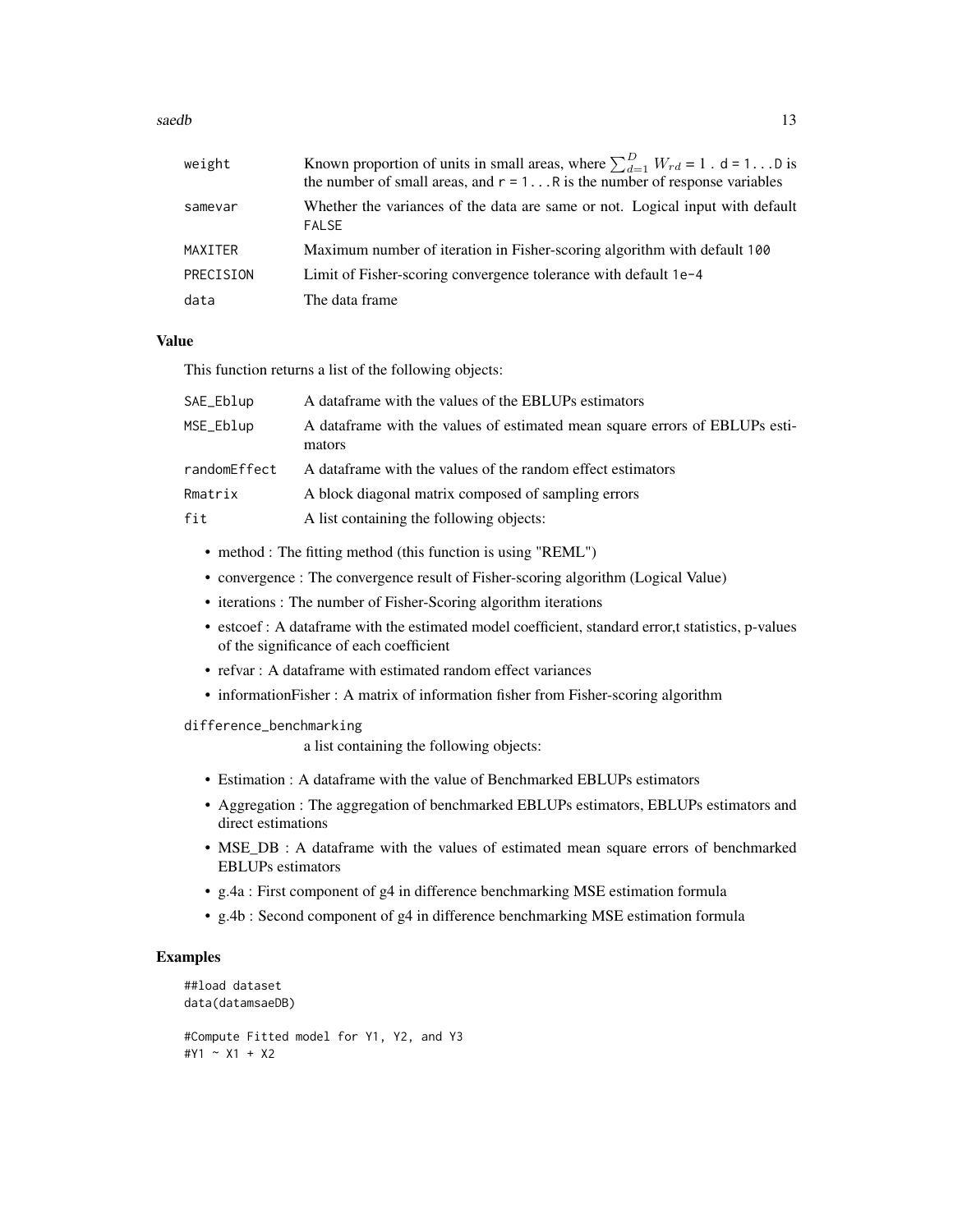14 saedbns ann an t-India ann an t-India ann an t-India ann an t-India ann an t-India ann an t-India ann an t-I

```
#Y2 ~ X2
#Y3 ~ X1
##Using parameter 'data'
formula = list(f1 = Y1 - X1 + X2),
              f2 = Y2^X2,
              f3 = Y3~X1)
vardir = c("v1","v12","v13","v2","v23","v3")
#Note : in real data for univariate SAE, if you does not have the values of covariances,
# set covariancse as zero in the dataframe
weight = c("w1","w2","w3")
saeDB <- saedb(formula, vardir, weight, data=datamsaeDB)
#to calculate only one response variable
saeDB1 <- saedb(formula=list(f1=Y1~X1+X2), vardir ="v1", weight="w1", data=datamsaeDB)
##Do not use parameter 'data'
formula = list(f1 = datamsaeDB$Y1~datamsaeDB$X1+datamsaeDB$X2,
              f2 = datamsaeDB$Y2~datamsaeDB$X2,
               f3 = datamsaeDB$Y3~datamsaeDB$X1)
vardir = datamsaeDB[,c("v1","v12","v13","v2","v23","v3")]
#Note : in real data for univariate SAE, if you does not have the values of covariances,
# set covariancse as zero in the dataframe
weight = datamsaeDB[,c("w1","w2","w3")]
saeDB_d <- saedb(formula, vardir, weight = weight)
saeDB$SAE_Eblup #to see EBLUP Estimators
saeDB$MSE_Eblup #to see estimated MSE of EBLUP estimators
saeDB$difference_benchmarking$Estimation #to see Benchmarked EBLUP Estimators
saeDB$difference_benchmarking$MSE_DB #to see estimated MSE of Benchmarked EBLUP Estimators
```
saeDB\$difference\_benchmarking\$Aggregation #to see the aggregation of, benchmarking

saedbns *EBLUPs under Univariate Fay Herriot Model with Difference Benchmarking for non-sampled area*

#### Description

This function produces EBLUPs, MSE, and aggregation of Univariate SAE with Difference Benchmarking for non-sampled area

<span id="page-13-0"></span>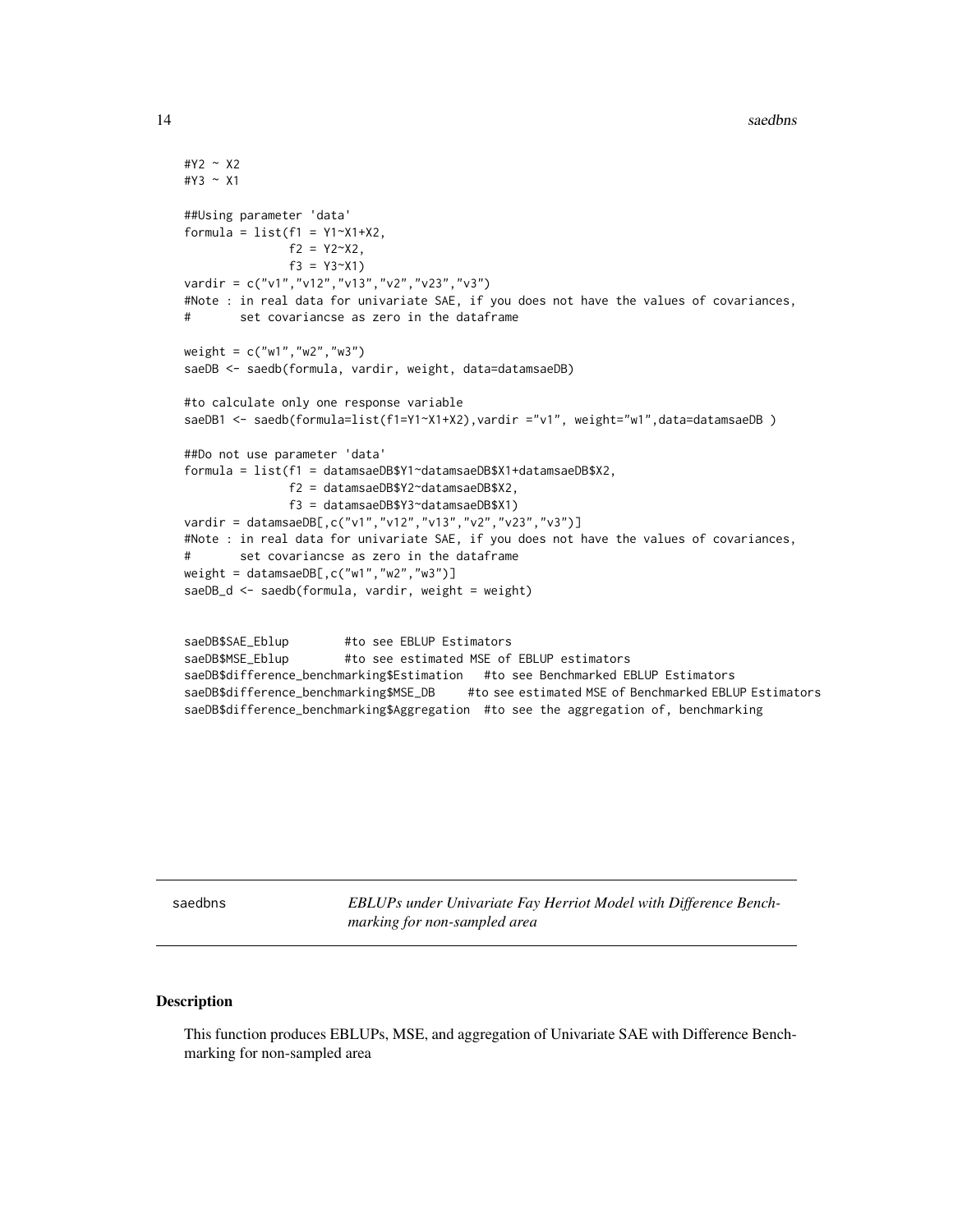#### saedbns 15

#### Usage

```
saedbns(
 formula,
 vardir,
 weight,
 cluster,
 nonsample,
  samevar = FALSE,
 MAXITER = 100,PRECISION = 1e-04,
  data
)
```
#### Arguments

| formula   | List of formula that describe the fitted model                                                                                                                                           |
|-----------|------------------------------------------------------------------------------------------------------------------------------------------------------------------------------------------|
| vardir    | Sampling variances of direct estimations included in data frame as the vector<br>with the name of sampling variances in order : var1, cov12, ., cov1r, var2, cov23, ., cov2r, ., cov(r-1 |
| weight    | Known proportion of units in small areas, where $\sum_{d=1}^{D} W_{rd} = 1$ . d = 1 D is<br>the number of small areas, and $r = 1$ R is the number of response variables                 |
| cluster   | cluster information                                                                                                                                                                      |
| nonsample | A column with logical values, TRUE if the area is non-sampled                                                                                                                            |
| samevar   | Whether the variances of the data are same or not. Logical input with default<br><b>FALSE</b>                                                                                            |
| MAXITER   | Maximum number of iteration in Fisher-scoring algorithm with default 100                                                                                                                 |
| PRECISION | Limit of Fisher-scoring convergence tolerance with default 1e-4                                                                                                                          |
| data      | The data frame                                                                                                                                                                           |
|           |                                                                                                                                                                                          |

#### Value

| SAE_Eblup_sampled    |                                                                                                         |
|----------------------|---------------------------------------------------------------------------------------------------------|
|                      | A data frame with the values of the EBLUPs estimators for sampled areas                                 |
|                      | SAE_Eblup_all A dataframe with the values of the EBLUPs estimators for all areas                        |
| MSE_Eblup_sampled    |                                                                                                         |
|                      | A dataframe with the values of estimated mean square errors of EBLUPs esti-<br>mators for sampled areas |
| MSE_Eblup_all        | A data frame with the values of estimated mean square errors of EBLUPs esti-<br>mators for all areas    |
| randomEffect_sampled |                                                                                                         |
|                      | a data frame with the values of the random effect estimators for sampled areas                          |
| randomEffect_all     |                                                                                                         |
|                      | a data frame with the values of the random effect estimators for all areas                              |
| Rmatrix_sampled      |                                                                                                         |
|                      | a block diagonal matrix composed of sampling errors for sampled areas                                   |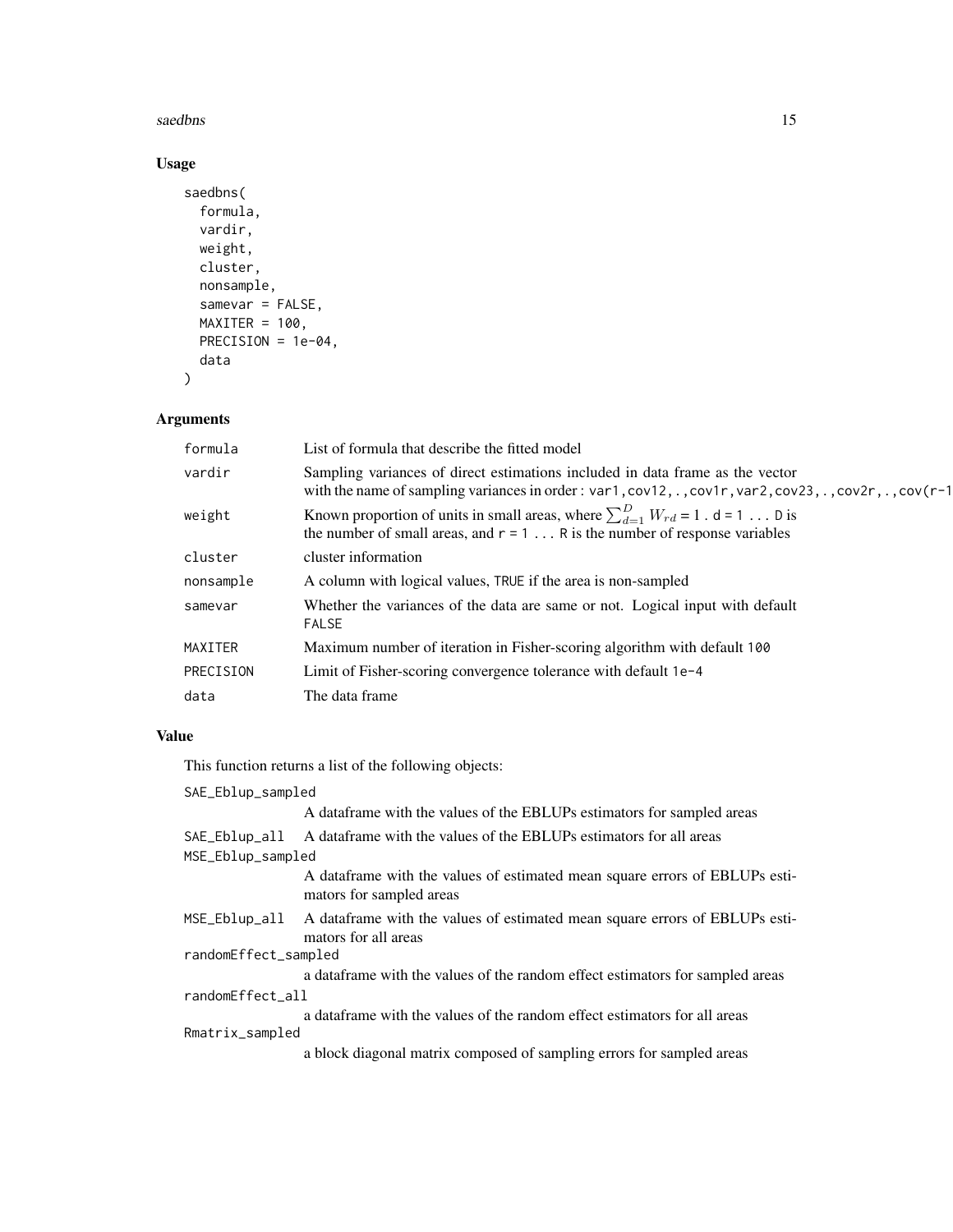#### 16 saedbns saedbns saedbns saedbns saedbns saedbns saedbns saedbns saedbns saedbns saedbns saedbns saedbns saedbns saedbns saedbns saedbns saedbns saedbns saedbns saedbns saedbns saedbns saedbns saedbns saedbns saedbns sae

- fit A list containing the following objects:
	- method : The fitting method (this function is using "REML")
	- convergence : The convergence result of Fisher-scoring algorithm (Logical Value)
	- iterations : The number of Fisher-Scoring algorithm iterations
	- estcoef : A dataframe with the estimated model coefficient, standard error,t statistics, p-values of the significance of each coefficient
	- refvar : A dataframe with estimated random effect variances
	- informationFisher : A matrix of information fisher from Fisher-scoring algorithm

difference\_benchmarking

a list containing the following objects:

- Estimation\_sampled : A dataframe with the values of benchmarked EBLUPs estimators for sampled areas
- Estimation\_all : A dataframe with the values of benchmarked EBLUPs estimators for all areas
- Aggregation\_sampled : The aggregation of benchmarked EBLUPs estimators, EBLUPs estimators and direct estimations for sampled areas
- Aggregation\_all : The aggregation of benchmarked EBLUPs estimators, EBLUPs estimators and direct estimations for all areas
- MSE\_DB\_sampled : A dataframe with the values of estimated mean square errors of benchmarked EBLUPs estimators for sampled areas
- MSE\_DB\_all : A dataframe with the values of estimated mean square errors of benchmarked EBLUPs estimators for all areas
- g.4a : First component of g4 in difference benchmarking MSE estimation formula
- g.4b : Second component of g4 in difference benchmarking MSE estimation formula

#### **Examples**

```
##load dataset
data(datamsaeDBns)
#Note : Make sure yout dataset does not contain NA Values
# you can set 0 in Direct estinations and vardir for non-sampled areas.
#Compute Fitted model for Y1, Y2, and Y3
#Y1 ~ X1 + X2
#Y2 ~ X1 + X2
#Y3 ~ X1 + X2
##Using parameter 'data'
formula = list(f1 = Y1 - X1 + X2),
               f2 = Y2~X1+X2,
               f3 = Y3 - X1 + X2vardir = c("v1","v12","v13","v2","v23","v3")
weight = c("w1","w2","w3")
cluster = c("clY1","clY2","clY3")
```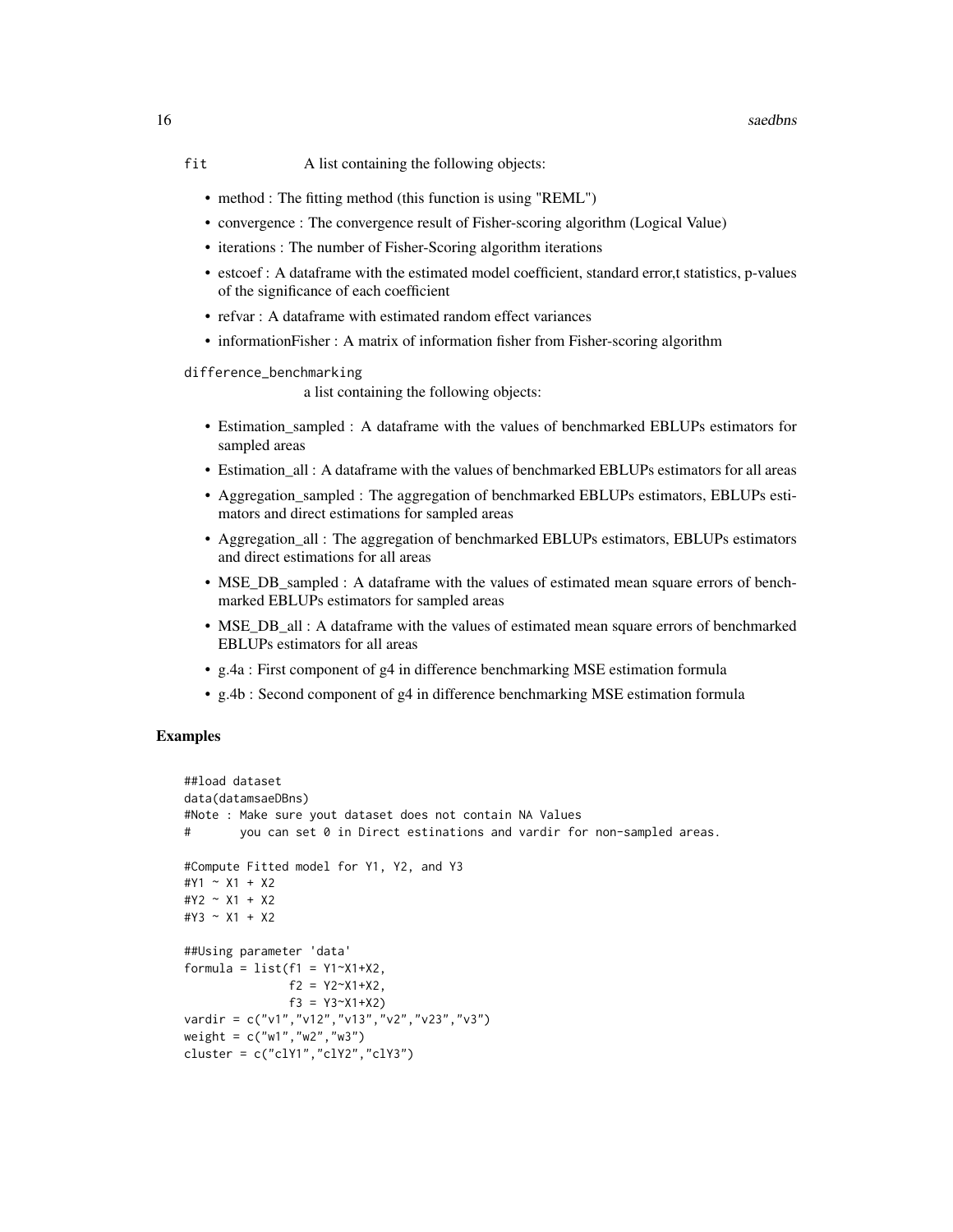#### <span id="page-16-0"></span> $s$ aefh  $17$

```
nonsample = "nonsample"
saeDBns <- saedbns(formula,vardir, weight,cluster, nonsample, data=datamsaeDBns)
#to calculate only one response variable
saeDB1 <- saedbns(formula=list(f1=Y1~X1+X2), vardir ="v1", weight="w1",
        cluster = "clY1",nonsample = "nonsample",data=datamsaeDBns )
```
saefh *EBLUPs under Univariate Fay Herriot Model*

#### Description

This function produces EBLUPs, MSE of Univariate SAE

#### Usage

saefh(formula, vardir, samevar = FALSE, MAXITER = 100, PRECISION = 1e-04, data)

#### Arguments

| formula   | List of formula that describe the fitted model                                                                                                                                                                                                                                  |
|-----------|---------------------------------------------------------------------------------------------------------------------------------------------------------------------------------------------------------------------------------------------------------------------------------|
| vardir    | Sampling variances of direct estimations, if it is included in data frame so it is the<br>vector with the name of sampling variances if it is not, it is a data frame of sam-<br>pling variance in order : var1, cov12, ., cov1r, var2, cov23, ., cov2r, ., cov(r-1)(r), var(r) |
| samevar   | Whether the variances of the data are same or not. Logical input with default<br><b>FALSE</b>                                                                                                                                                                                   |
| MAXITER   | Maximum number of iteration in Fisher-scoring algorithm with default 100                                                                                                                                                                                                        |
| PRECISION | Limit of Fisher-scoring convergence tolerance with default 1e-4                                                                                                                                                                                                                 |
| data      | The data frame                                                                                                                                                                                                                                                                  |

#### Value

| SAE_Eblup    | A data frame with the values of the EBLUPs estimators                                  |
|--------------|----------------------------------------------------------------------------------------|
| MSE_Eblup    | A data frame with the values of estimated mean square errors of EBLUPs esti-<br>mators |
| randomEffect | A dataframe with the values of the random effect estimators                            |
| Rmatrix      | A block diagonal matrix composed of sampling errors                                    |
| fit          | A list containing the following objects:                                               |

- method : The fitting method (this function is using "REML")
- convergence : The convergence result of Fisher-scoring algorithm (Logical Value)
- iterations : The number of Fisher-Scoring algorithm iterations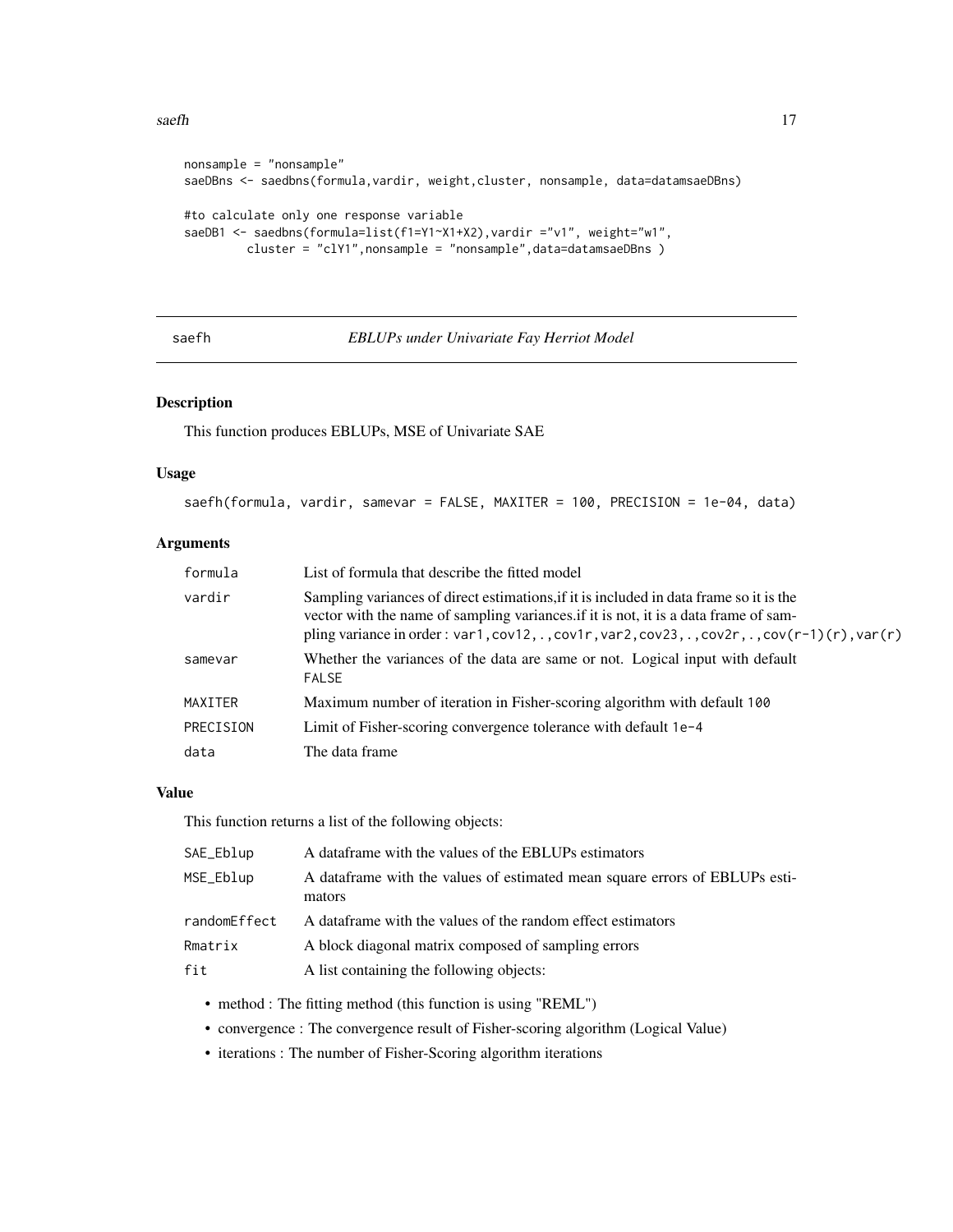- <span id="page-17-0"></span>• estcoef : A dataframe with the estimated model coefficient, standard error,t statistics, p-values of the significance of each coefficient
- refvar : A dataframe with estimated random effect variances
- informationFisher : A matrix of information fisher from Fisher-scoring algorithm

#### Examples

```
##load dataset
data(datamsaeDB)
#Compute Fitted model for Y1, Y2, and Y3
#Y1 ~ X1 + X2
#Y2 ~ X2
#Y3 ~ X1
##Using parameter 'data'
formula = list(f1 = Y1 - X1 + X2,f2 = Y2^X2,
              f3 = Y3~X1)
vardir = c("v1","v12","v13","v2","v23","v3")
#Note : in real data for univariate SAE, if you does not have the values of covariances,
# set covariancse as zero in the dataframe
saeFH <- saefh(formula, vardir, data=datamsaeDB)
#to calculate only one response variable
saeFH1 <- saefh(formula=list(f1=Y1~X1+X2), vardir ="v1", data=datamsaeDB)
##Do not use parameter 'data'
formula = list(f1 = datamsaeDB$Y1~datamsaeDB$X1+datamsaeDB$X2,
              f2 = datamsaeDB$Y2~datamsaeDB$X2,
               f3 = datamsaeDB$Y3~datamsaeDB$X1)
vardir = datamsaeDB[,c("v1","v12","v13","v2","v23","v3")]
#Note : in real data for univariate SAE, if you does not have the values of covariances,
# set covariancse as zero in the dataframe
saeFH_d <- saefh(formula, vardir)
saeFH$SAE_Eblup #to see EBLUP Estimators
saeFH$MSE_Eblup #to see estimated MSE of EBLUP estimators
```
saefhns *EBLUPs under Univariate Fay Herriot Model for non-sampled area*

#### **Description**

This function produces EBLUPs, MSE, and aggregation of Univariate SAE for non-sampled area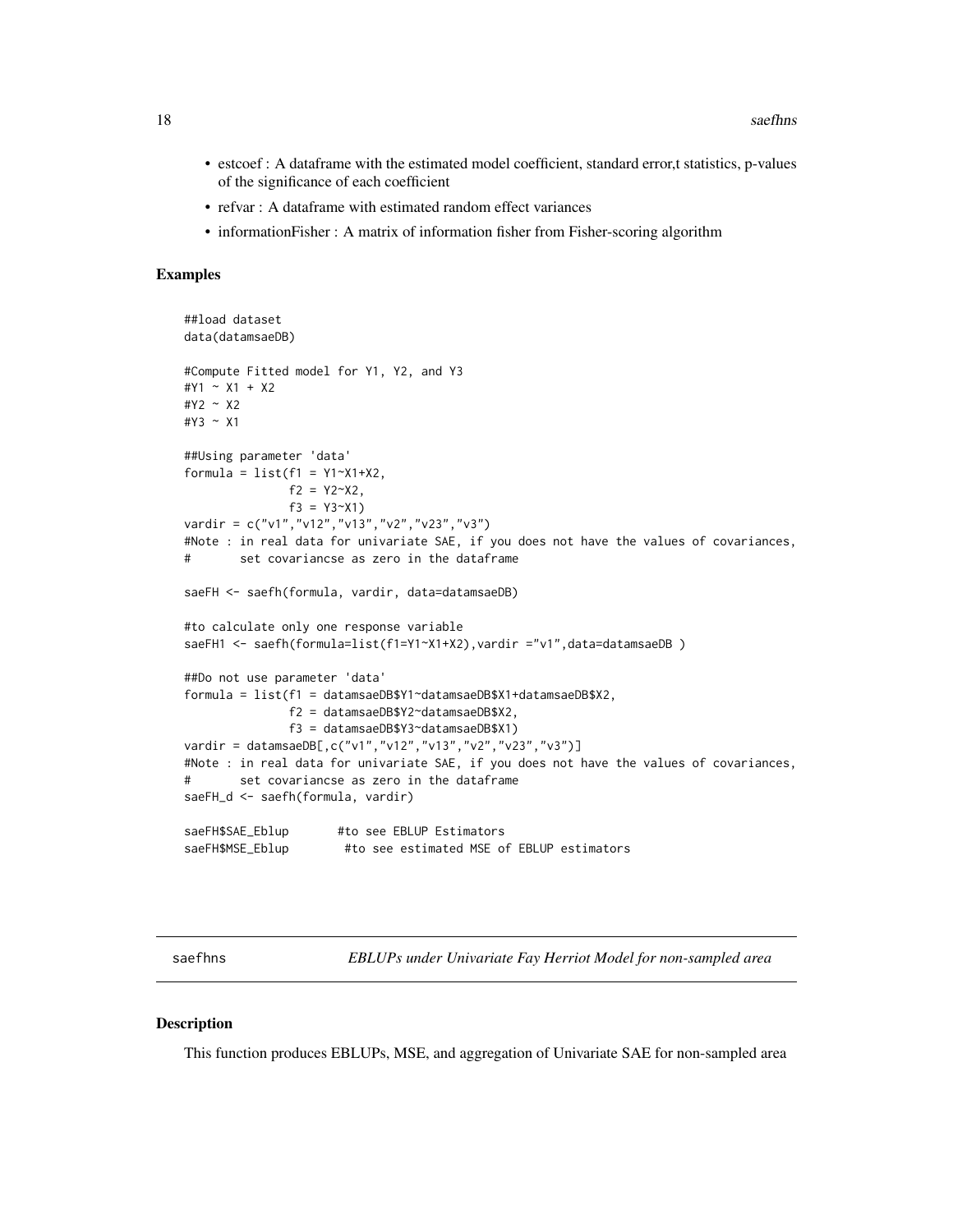#### saefhns 19

#### Usage

```
saefhns(
 formula,
 vardir,
 cluster,
 nonsample,
  samevar = FALSE,
 MAXITER = 100,PRECISION = 1e-04,
 data
)
```
#### Arguments

| formula   | List of formula that describe the fitted model                                                                                                                                           |
|-----------|------------------------------------------------------------------------------------------------------------------------------------------------------------------------------------------|
| vardir    | Sampling variances of direct estimations included in data frame as the vector<br>with the name of sampling variances in order : var1, cov12, ., cov1r, var2, cov23, ., cov2r, ., cov(r-1 |
| cluster   | cluster information                                                                                                                                                                      |
| nonsample | A column with logical values, TRUE if the area is non-sampled                                                                                                                            |
| samevar   | Whether the variances of the data are same or not. Logical input with default<br><b>FALSE</b>                                                                                            |
| MAXITER   | Maximum number of iteration in Fisher-scoring algorithm with default 100                                                                                                                 |
| PRECISION | Limit of Fisher-scoring convergence tolerance with default 1e-4                                                                                                                          |
| data      | The data frame                                                                                                                                                                           |
|           |                                                                                                                                                                                          |

#### Value

This function returns a list of the following objects:

| SAE_Eblup_sampled    |                                                                                                         |
|----------------------|---------------------------------------------------------------------------------------------------------|
|                      | A data frame with the values of the EBLUPs estimators for sampled areas                                 |
| SAE_Eblup_all        | A data frame with the values of the EBLUPs estimators for all areas                                     |
| MSE_Eblup_sampled    |                                                                                                         |
|                      | A dataframe with the values of estimated mean square errors of EBLUPs esti-<br>mators for sampled areas |
| MSE_Eblup_all        | A data frame with the values of estimated mean square errors of EBLUPs esti-<br>mators for all areas    |
| randomEffect_sampled |                                                                                                         |
|                      | a data frame with the values of the random effect estimators for sampled areas                          |
| randomEffect_all     |                                                                                                         |
|                      | a data frame with the values of the random effect estimators for all areas                              |
| Rmatrix_sampled      |                                                                                                         |
|                      | a block diagonal matrix composed of sampling errors for sampled areas                                   |
| fit                  | A list containing the following objects:                                                                |

• method : The fitting method (this function is using "REML")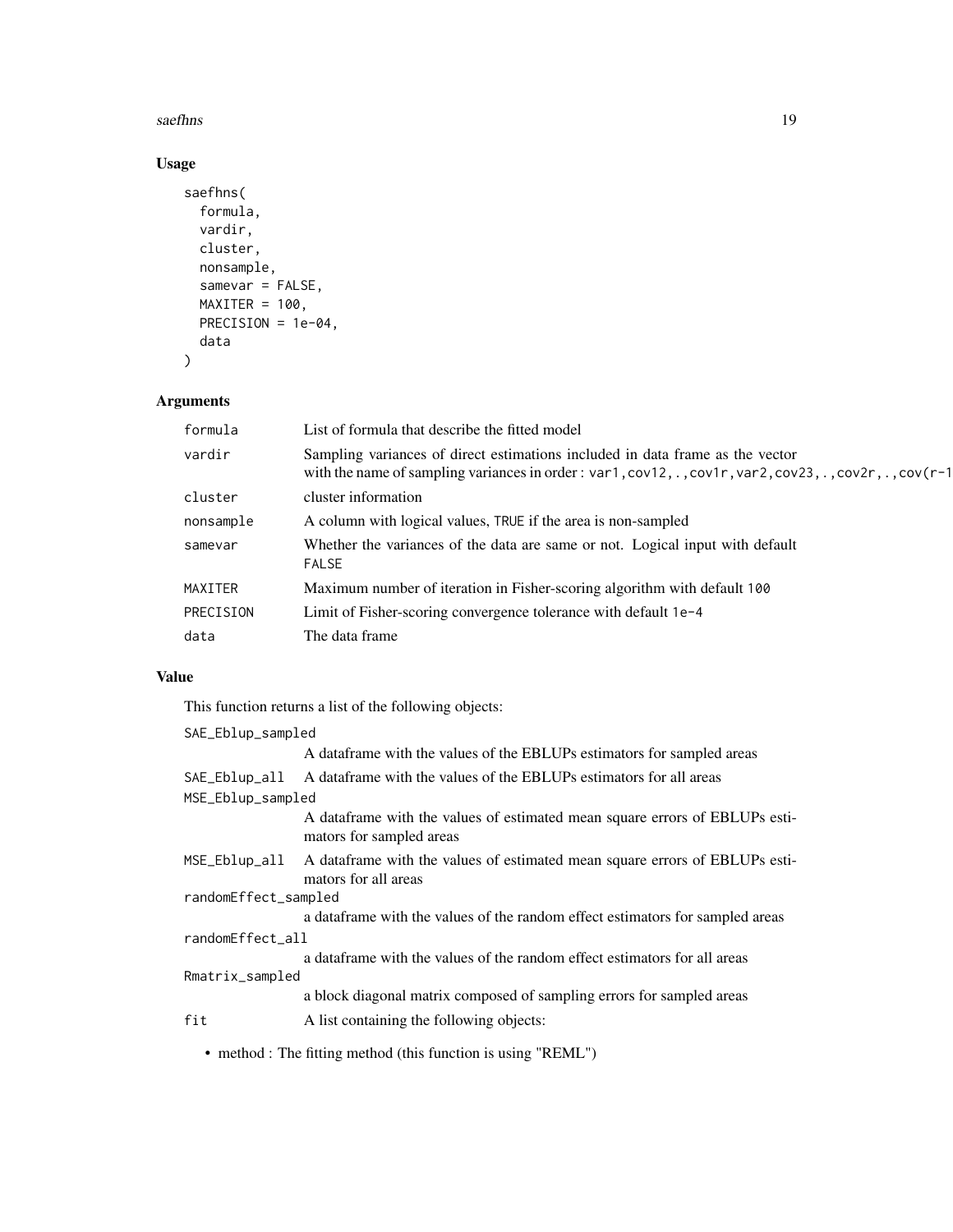- convergence : The convergence result of Fisher-scoring algorithm (Logical Value)
- iterations : The number of Fisher-Scoring algorithm iterations
- estcoef : A dataframe with the estimated model coefficient, standard error,t statistics, p-values of the significance of each coefficient
- refvar : A dataframe with estimated random effect variances
- informationFisher : A matrix of information fisher from Fisher-scoring algorithm

#### Examples

```
##load dataset
data(datamsaeDBns)
#Note : Make sure yout dataset does not contain NA Values
# you can set 0 in Direct estinations and vardir for non-sampled areas.
#Compute Fitted model for Y1, Y2, and Y3
#Y1 ~ X1 + X2
#Y2 ~ X1 + X2
#Y3 ~ X1 + X2
##Using parameter 'data'
formula = list(f1 = Y1^xX1+X2,f2 = Y2~X1+X2,
              f3 = Y3~X1+X2vardir = c("v1","v12","v13","v2","v23","v3")
cluster = c("clY1","clY2","clY3")
nonsample = "nonsample"
saeFHns <- saefhns(formula,vardir,cluster, nonsample, data=datamsaeDBns)
#to calculate only one response variable
saeFHns1 <- saefhns(formula=list(f1=Y1~X1+X2), vardir ="v1", cluster = "clY1",
```
nonsample = "nonsample",data=datamsaeDBns )